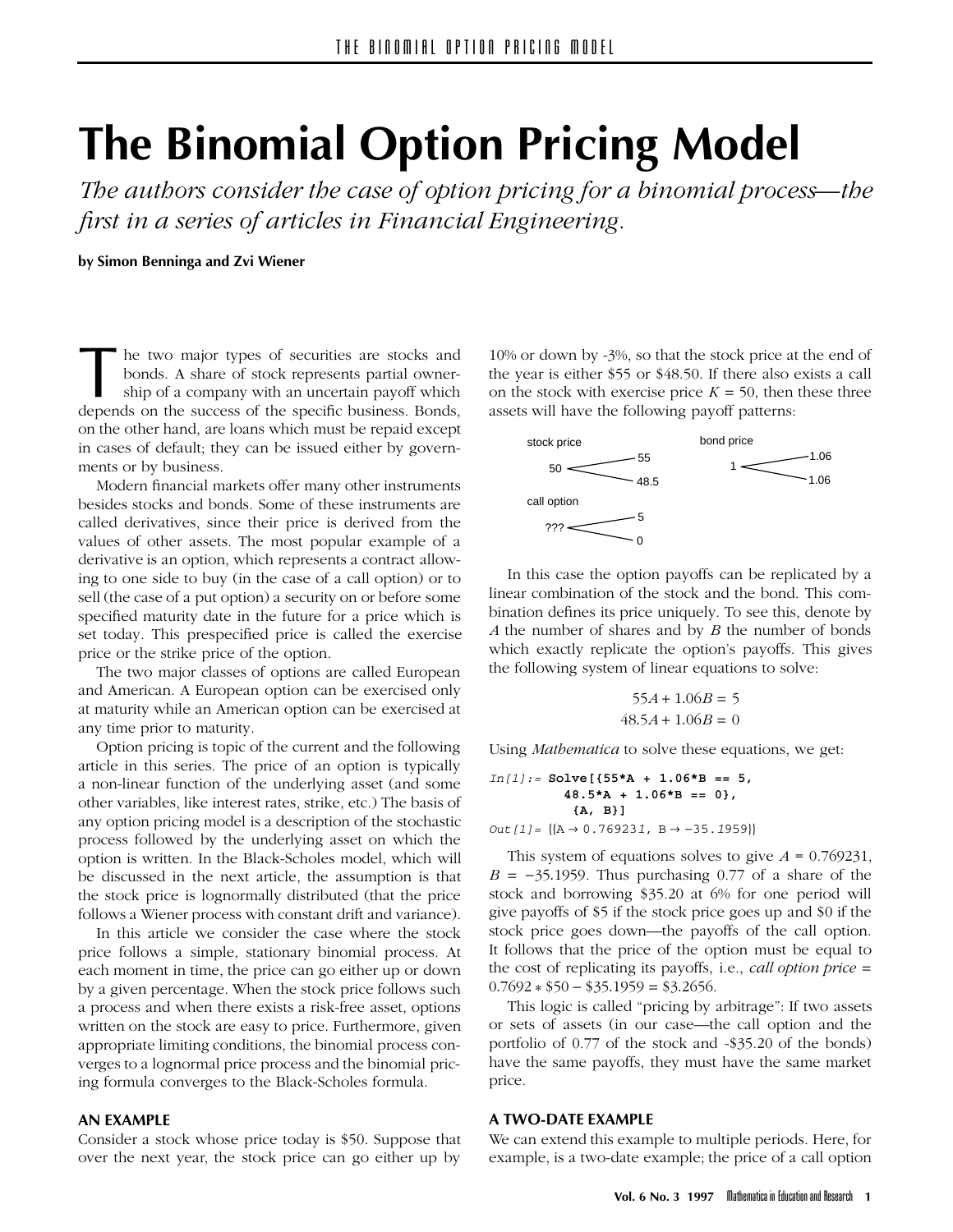with exercise price 50 solves (as indicated) to 5.749.



The solution of this problem with *Mathematica* is left as an exercise.

# **STATE PRICES AND THE BINOMIAL OPTION PRICING MODEL**

We now reconsider the first example of the previous section. Suppose that the *states of the world* called "up" and "down" represent all of the uncertainty in the next period. We can derive market prices for these states by solving the following set of simultaneous equations:

$$
p * \$55 + q * \$47.50 = \$50.00
$$

$$
p + q = \frac{1}{1.06}
$$

The market prices *p* and *q* are the price today of an "up" and a "down" state respectively. The price *p* represents the price today of one dollar in an "up" state tomorrow and the price *q* the price today of one dollar in a "down" state tomorrow. The economic logic behind the first equation is that the price paid today for the stock, \$50.00, represents a price paid today for \$55 of stock value in an "up" state tomorrow plus the price paid today for \$47.50 in a "down" state tomorrow. The second equation is derived from much the same logic for the riskless bond: Given a price today of \$100, the bond will return  $$100*1.06 = $106$ tomorrow in both the "up" and the "down" states, so that the relevant pricing equation should be  $106*(p+q) = 100$ . Hence the second equation.

This system of equations can, of course, be solved using *Mathematica*:

*In[2]:=* **Solve[{55\*p + 47.5\*q == 50, p + q == 1/1.06}, {p, q}]**  $Out[2] = \{ {p \rightarrow 0.691824, q \rightarrow 0.251572} }$ 

Given an "up" and "down" movement, we can easily derive the general expressions for *p* and *q*. As an amusement we will use *Mathematica* to solve the equations, using an upper-case *R* to denote one-plus-the-interest rate:  $R = 1 + r$ .

$$
In[3]:=\mathbf{a} = Simplify[Solve[\{p*up + q*down == 1, p + q = 1/n\}, \{p, q\}]]
$$
  
Out[3]:=\n
$$
\left\{\n\begin{matrix}\n\frac{down - R}{P} & \frac{R - up}{downR - hyp} \\
\frac{down - R}{downR - hyp} & \frac{R - up}{downR - hyp}\n\end{matrix}\n\right\}
$$

A little algebra will show that this solution can be simplified further:

$$
p = \frac{R - down}{R(up - down)}, q = \frac{1}{R} - p
$$

We can make this example more complicated. Suppose we divide the interval between 0 and 1 into *n* subintervals. Suppose that in each of these subintervals the price of the stock can go up by *u* or down by *d* and suppose that the riskless interest rate over a subinterval is *r*. Now let *p* be the state price over one such interval for an up state and *q* be the one-interval state price; i.e., {*p,q*} solves

$$
p * u + q * d = 1
$$

$$
p + q = \frac{1}{1+r}
$$

Then the price of the stock at time 1 will be  $su^j d^{n-j}$ , where *s* is the initial stock price and *j* is the number of up movements in the stock price over the period. A European call option with exercise price *X* and exercise date *n* will have payoff in state  $\{n, j\}$  given by

$$
payoff \text{ in state } (n, j) = \text{Max}[su^j d^{n-j} - X, 0]
$$

Given the state prices  $\{p, q\}$ , the option price can be calculated as:

$$
C(X) = \sum_{j=0}^{n} p^j q^{j-n} {n \choose j} Max[su^j d^{n-j} - X, 0]
$$

Similarly, the price of a European put is given by:

$$
P(X) = \sum_{j=0}^{n} p^j q^{j-n} {n \choose j} Max[X - su^j d^{n-j}, 0]
$$

Where the binomial coefficient

$$
\binom{n}{j} = \frac{n!}{j!(n-j)!}
$$

denotes the number of occurrences of *j* up states in *n* subintervals. Implementing this in *Mathematica* is simple:

```
In[4]:= Clear[statePrices]
       statePrices[up_, down_, R_] :=
         Solve[{p*up + q*down == 1,
          p + q == 1/R}, {p, q}][[1]]
       Clear[binomialCall]
       binomialCall[s_, x_, n_] :=
         Sum[pˆj*qˆ(n - j)*Binomial[n, j]*
          Max[s*upˆj*downˆ(n - j) - x, 0],
           {j, 0, n}] /. statePrices[up, down, R]
       up = 1.1;
       down = 0.97;
       R = 1.06; binomialCall[50, 50, 2]
```
*Out[4]= 5.74917*

What is still lacking is the connection between the binomial price process discussed in this section and the lognormal price process which underlies the Black-Scholes formula. We discuss this connection in the next section.

#### **DETERMINING THE BINOMIAL PARAMETERS**

Suppose that a stock's return is lognormally distributed with mean  $\mu$  and standard deviation  $\sigma$ . Denoting the stock price today by *s* and the stock price at date *t* in the future by  $s_t$ , this means that

$$
\log\left(\frac{s_t}{s}\right) \sim N(\mu t,\; \sigma\sqrt{t})
$$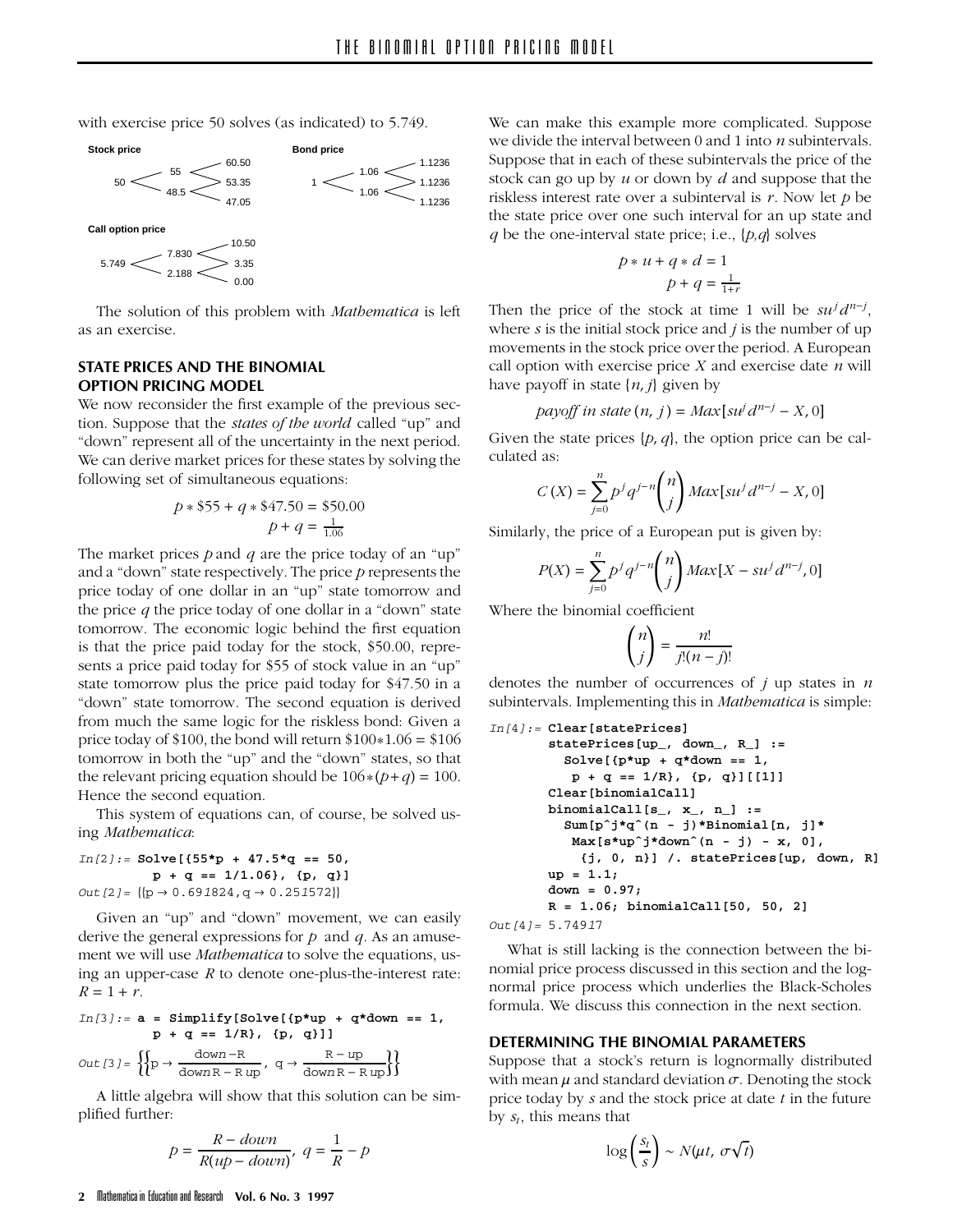We want to determine the parameters of a binomial distribution which, in the limit, will converge to a given lognormal distribution. We first assume that  $t = 1$  and that the interval between time *0* and time *1* is divided into *n* subintervals; in each subinterval the stock price can go up or down with a factor *u* or *d*; the probability of an increase  $u$  is denoted  $\pi$ .



In general all three of these parameters— $u$ , *d*, and  $\pi$  will be functions of *n*. If, at the end of *n* subperiods, there have been *j* upward jumps, then the terminal stock price will be  $su^j d^{n-j}$ 

The logarithm of one-plus the return from investing in the stock at date *0* will then be:

$$
\log \left[ \frac{su^j d^{n-j}}{s} \right] =
$$
  

$$
j \log(u) + (n-j) \log(d) = j \log \left( \frac{u}{d} \right) + n \log(d)
$$

Taking the expectation and variance, we get:

$$
E\left\{\log\left[\frac{su^j d^{n-j}}{s}\right]\right\} =
$$
  
\n
$$
E(j)\log\left(\frac{u}{d}\right) + n\log(d) = n\pi\log\left(\frac{u}{d}\right) + n\log(d)
$$
  
\n
$$
Var\left\{\log\left[\frac{s u^i d^{n-j}}{s}\right]\right\} =
$$
  
\n
$$
var(j)\left[\log\left(\frac{u}{d}\right)\right]^2 = n\pi(1-\pi)\left[\log\left(\frac{u}{d}\right)\right]^2
$$

The second equation follows since the variance each period is given by

$$
(u-d)^2 (\pi (1-\pi)^2 + (1-\pi)\pi^2) = (u-d)^2 \pi (1-\pi)
$$

Thus, solving for the parameters  $u$ ,  $d$ ,  $\pi$  which converge to a given lognormal distribution involves solving the following two equations:

$$
n\pi \log\left(\frac{u}{d}\right) + n\log(d) = \mu
$$

$$
n\pi(1-\pi)\left[\log\left(\frac{u}{d}\right)\right]^2 = \sigma^2
$$

Note that there are 3 unknowns and only two equations; in solving the equations we can thus arbitrarily (almost ...) set one of the unknowns. We do this in *Mathematica*. Below, for example, is the solution when we set  $\pi =$  :

$$
In[5]:=\mathbf{a} = Solve[\{(\pi^*Log[u/d] + Log[d])\}^n = mu,
$$
  
\n
$$
n^*pi^*(1 - pi)^*Log[u/d]^2 = var\} /.
$$
  
\n
$$
pi^*pi^*(1 - pi)^*Log[u/d]^2 = var\} /.
$$
  
\n
$$
pi \rightarrow 1/2, \{u, d\}]
$$
  
\n
$$
Out[5] = \left\{\left\{u \rightarrow e \frac{\mu + \sqrt{n}\sqrt{var}}{n}, \frac{2\sqrt{var}}{n}, d \rightarrow e \frac{\mu + \sqrt{n}\sqrt{var}}{n}\right\}, \frac{\mu - \sqrt{n}\sqrt{var}}{n} + \frac{2\sqrt{var}}{\sqrt{n}}, d \rightarrow e \frac{\mu - \sqrt{n}\sqrt{var}}{n}\right\}\right\}
$$

(**Note:** These equations will solve in *Mathematica* version 2 only if you append *//PowerExpand* to the equations)

As you can see, there are two (symmetric) solutions. However, since we want  $u > d$ , the second solution *a[[2]]* is the one we are looking for:

*In[6]:=* **a[[2]] /. {mu -> 0.12, var -> 0.2ˆ2, p -> 0.5, n -> 100}**  $Out[6] = \{u \rightarrow 1.02143, d \rightarrow 0.981376\}$ 

Substituting in some values and calculating the frequency diagram, we get

*In[7]:=* **pi = 0.5; mu = 0.12; var = 0.2ˆ2; n = 100; aa = ListPlot[Table[{uˆj\*dˆ(n - j), piˆj\*(1 - pi)ˆ(n - j)\*Binomial[n, j]}, {j, 0, n}] /. a[[2]], PlotJoined -> True, PlotRange -> All];**



Note that this is not the only set of values which converges to the lognormal. [Cox, Ross, Rubinstein 1979] use the following values:

$$
u = e^{\sigma \sqrt{1/n}}, d = \frac{1}{u} = e^{-\sigma \sqrt{1/n}}, \pi = \frac{1}{2} + \frac{1}{2} \frac{\mu}{\sigma} \sqrt{1/n}
$$

Note that these values do *not* solve the equations precisely; however, they converge to the correct values as  $n \rightarrow \infty$ . We can see this convergence using *Mathematica* 

```
In[8]:= Clear[q, u, d, pi, mu, sigma, n]
       mu = 0.12;
       sigma = 0.2; n = 10;
         b = {pi -> 1/2*(1 + mu/sigma*Sqrt[1/n]),
         u -> Eˆ(sigma*Sqrt[1/n]),
           d -> Eˆ(-sigma*Sqrt[1/n])}
       bb = ListPlot[Table[{uˆj*dˆ(n - j),
       piˆj*(1 - pi)ˆ(n - j)*Binomial[n, j]},
            {j, 0, n}] /. b, PlotRange -> All,
            PlotStyle -> PointSize[0.02]];
```
 $\{\pi \to 0.594868, u \to 1.06529, d \to 0.938713\}$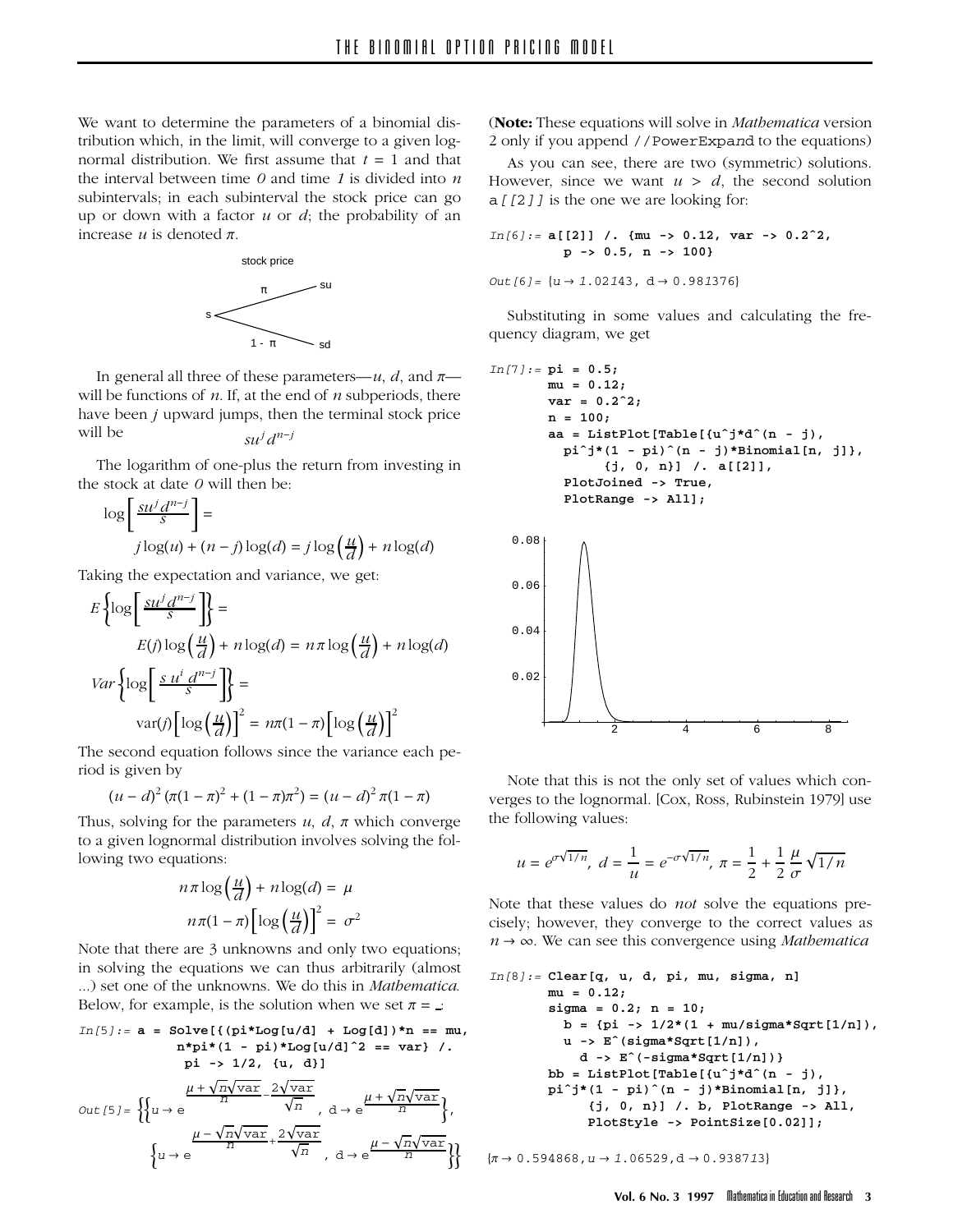

Graphing the previous graph (when  $\pi = \frac{1}{2}$ ) with this graph:





When we have  $n = 100$ , these two graphs are indeed very close



# **EQUIVALENT MARTINGALE MEASURES: RISK-NEUTRAL PRICING**

The state prices

$$
p = \frac{R - down}{R(up - down)}, q = \frac{1}{R} - p
$$

probabilities, since  $p + q = 1/R$ . Multiplying the state prices by  $R = 1 + r$  allows us to regard them as "pseudo probabilities". The technical name for this is "equivalent martingale measure." Since we are about to price options (and other derivative securities) by using state prices, we

"In a perfect market, there exists an equivalent probability measure such that the price of any security is its discounted expected value with respect to this measure."

In more complicated situations, the equivalent probability measure is given by the Radon-Nikodym derivative. For the simple binomial case discussed here, we can easily see the application of this approach. Take the stock price, for example: After one period, the stock price is either *su* or *sd*. Taking the expected value using the equivalent probability weights {*pR*, *qR*} gives

$$
pR \cdot su + qR \cdot sd = Rs
$$

so that the discounted value of the expected value is indeed the stock price:

$$
\frac{1}{R}\cdot [pR\cdot s u + qR\cdot sd] = s
$$

Of course, given our definition of "up" and "down" movements and given the interest rate *r*, this is tautological, since our definition of *p* and *q* is derived in such a way as to make this true. Nevertheless, we can prove the statement for any market in which pricing does not allow arbitrage opportunities.

Furthermore, we can—in a non-trivial way—use the "risk-neutral" pricing principle (i.e., pricing returns by discounting their expected return at a properly defined equivalent probability measure) to value options. Thus, for example, if in a binomial world a security pays off *X* in an "up" state and *Y* in a "down" state, then its market value today will be given by:

$$
value = \frac{1}{R} \cdot [pR \cdot X + qR \cdot Y]
$$

# **EUROPEAN BINOMIAL OPTION PRICES WITHOUT DIVIDENDS**

In this section we develop the binomial pricing model for options. We start with a simple European call option. Suppose a single period is divided into *T* intervals, so that the price of the stock at the end of the last interval can be written  $s_T$ . Then the call option price at maturity coincides with its payoff function,

$$
Max[s_T - X, 0]
$$

A day prior to maturity at each state we can calculate the call price as a weighted average (with risk-neutral probabilities as weights) of its price at maturity. Obviously this procedure can be continued to the root of the stock tree, giving price of the option today.

The above procedure will work for both European and American options. However, in the case of European options we can use a simpler procedure based on observation that only the distribution of payoffs at maturity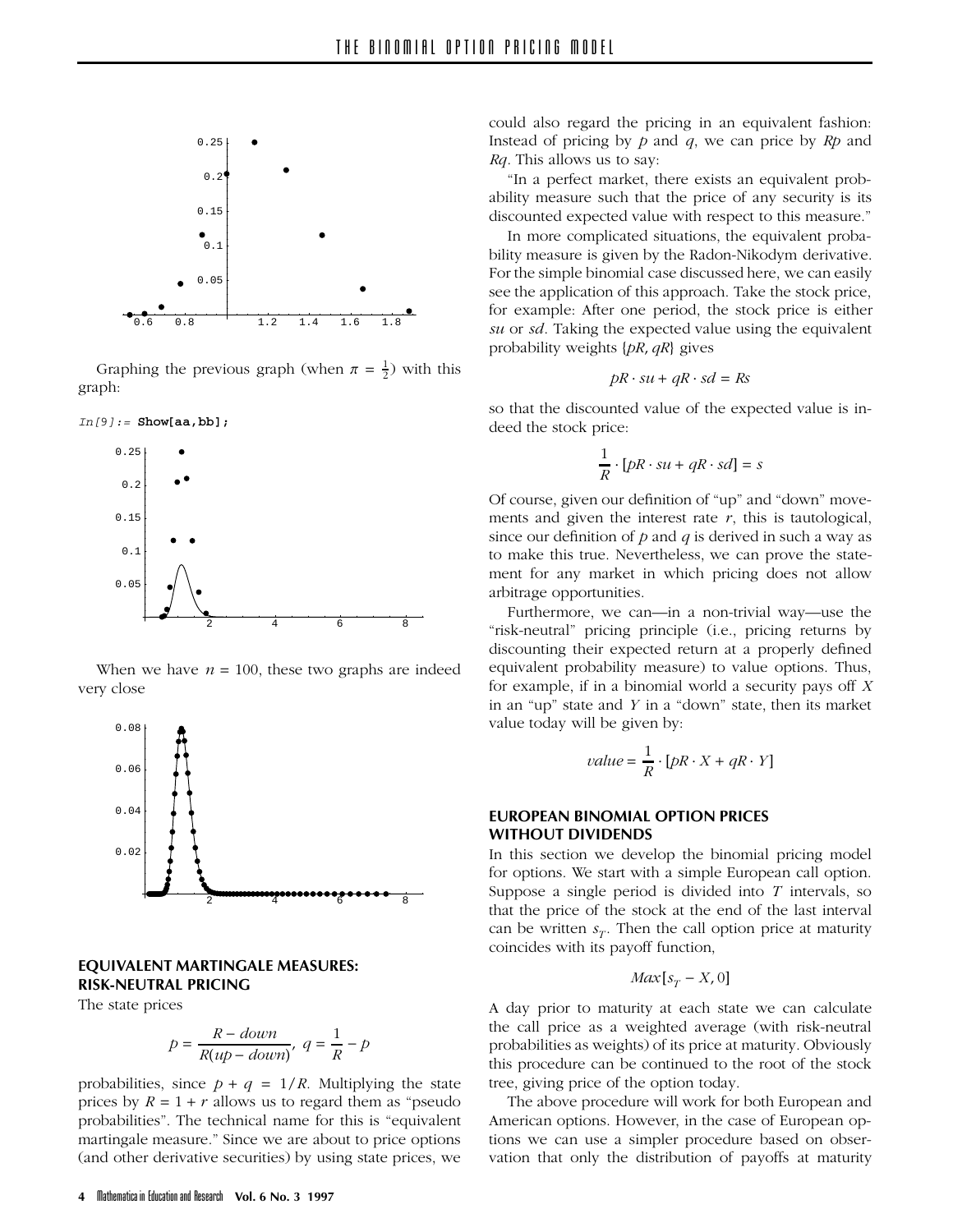matters. We can calculate state prices of each state at maturity and take a weighted average of payoffs with these weights.

*Example 1.* Assume that interest rates equal 6% (each period). In a 4 periods model we expect "up" jumps to be 1.1 and "down" jumps to be 0.95 each period. If the initial stock price is \$50, then the development of the stock price is described below:

```
In[10]:= up = 1.1;
         down = 0.95;
         r = 0.06;
           stock =
            Table[50*upˆ(j - 1)*downˆ(i - j),
              {i, 1, 5}, {j, 1, i}];
           MatrixForm[stock]
Out[10]=
 \sqrt{ }{50}
                                               λ
```

```
L
\mathbf{I}\mathbf{I}\mathbf{I}{47.5,55.}
                    {45.125,52.25,60.5}
           {42.8687,49.6375,57.475,66.55}
  {40.7253,47.1556,54.6013,63.2225,73.205}
                                                                       \mathbf{I}\mathbf{I}\overline{\phantom{a}}\mathsf{I}
```
Note that the indices go from 1 to  $n+1$  and from 1 to *i*, which means that the date 0 corresponds to the node with indices (1,1) and the last date all ups node corresponds to indices  $(n + 1, n + 1)$ . The *Mathematica* convention is not to use zero as an index of an array; for example, we could have written the stock prices in period 4 by using the list *junk* produced by *junk = Table[50\*upˆ(j-1)\*downˆ4-j), {j,0,4}]*. This would have produced the same output as above:

{*40.7253,47.1556,54.6012,63.2225,73.205*}

However (and this is the important part!), *Mathematica* will not recognize *junk* [[0]] as the first item in this list; for *Mathematica* the list *junk* is indexed from 1 to 5, not from 0 to 4. Thus the first index here is the actual day + 1 and the second index is the number of "up" jumps + 1. We show a way to avoid this inconvenience later.

To find one period state prices we use the method described above.

```
In[11]:= solution =
         Solve[{p*(1 + r) + q*(1 + r)] == 1}up*p + down*q == 1}, {p, q}]
```

```
Out[11] = \{ {p \rightarrow 0.691824, q \rightarrow 0.251572} }
```
(Note that *r* is the interest rate for each period, not the annual interest rate.)

The whole tree of state prices, for the case *n=4*, is:

```
In[12]:= n = 4;
        p = solution[[1,1,2]];
        q = solution[[1,2,2]];
          statePrices =
           Table[pˆ(j - 1)*qˆ(i - j),
            {i, 1, n + 1}, {j, 1, i}];
          MatrixForm[statePrices]
```

```
Out[12]=
 \sqrt{ }\mathsf{I}\mathbf{I}
{0.00400545,0.011015,0.0302912,0.0833009,0.229077}
                                      {1}
                          {0.251572,0.691824}
                   {0.0632886,0.174044,0.47862}
           {0.0159217,0.0437846,0.120408,0.331121}
                                                                              λ
                                                                              \overline{\phantom{a}}\mathbf{I}\overline{\phantom{a}}
```
Define the payoff function for the European call and put options with exercise price *X* as:

*In[13]:=* **Clear[payoffCall, payoffPut]; payoffCall[s\_] := Max[s - X, 0]; payoffPut[s\_] := Max[X - s, 0];**

To find the price today of the option we sum all possible final payoffs at maturity  $(n+1)$  with weights given by the corresponding state prices. Recall that the state price today of each final node of the tree is exactly the price one should pay for \$1 received if and only if this state is realized.

```
In[14]:= X = 45;
        statePrices[[n + 1]] . payoffCall /@
          stock[[n + 1]]
Out[14]= 8.29366
```
Note that the operator *Map* allows us to apply the function *payoffCall* to the whole list of stock prices at the final day. This gives the list of final payoffs which we multiply (dot is a *Mathematica* operator for scalar product of vectors) it by the vector (list) of the corresponding state prices. The result is the price today of a *EuropeanCall* option on the tree.

This method is very useful when the price today is the only variable of interest and nothing important happens in the intermediate dates (like dividends, splits, changes in volatility or interest rates, early exercise, etc.).

Another way to calculate the price of a European option is to build a tree with all intermediate prices. This gives much more flexibility since one can introduce different events in any intermediate date. We consider examples of this approach later.

The approach described above is very transparent but not very efficient. We now show a more efficient way which uses the same algorithm. Here we do not have to guess the sizes of each period up and down jumps. Instead we use the annual historical volatility and interest rates.

```
In[15]:= Clear[up, down, R, P, Q,
              EuropeanOption, EuropeanCall,
              EuropeanPut, mean];
          up[n_, sigma_, T_] :=
            N[Exp[Sqrt[T/n]*sigma]];
          down[n_, sigma_, T_] :=
                    1/up[n, sigma, T];
          R[n_, Rf_, T_] := N[Exp[Rf * T/n]];
          P[up_, down_, r_] :=
            N[(r - down)/(up - down)/r];
          Q[up_, down_, r_] :=
                  N[1/r - P[up, down, r]];
          mean[m_List] := Plus @@ m/Length[m];
```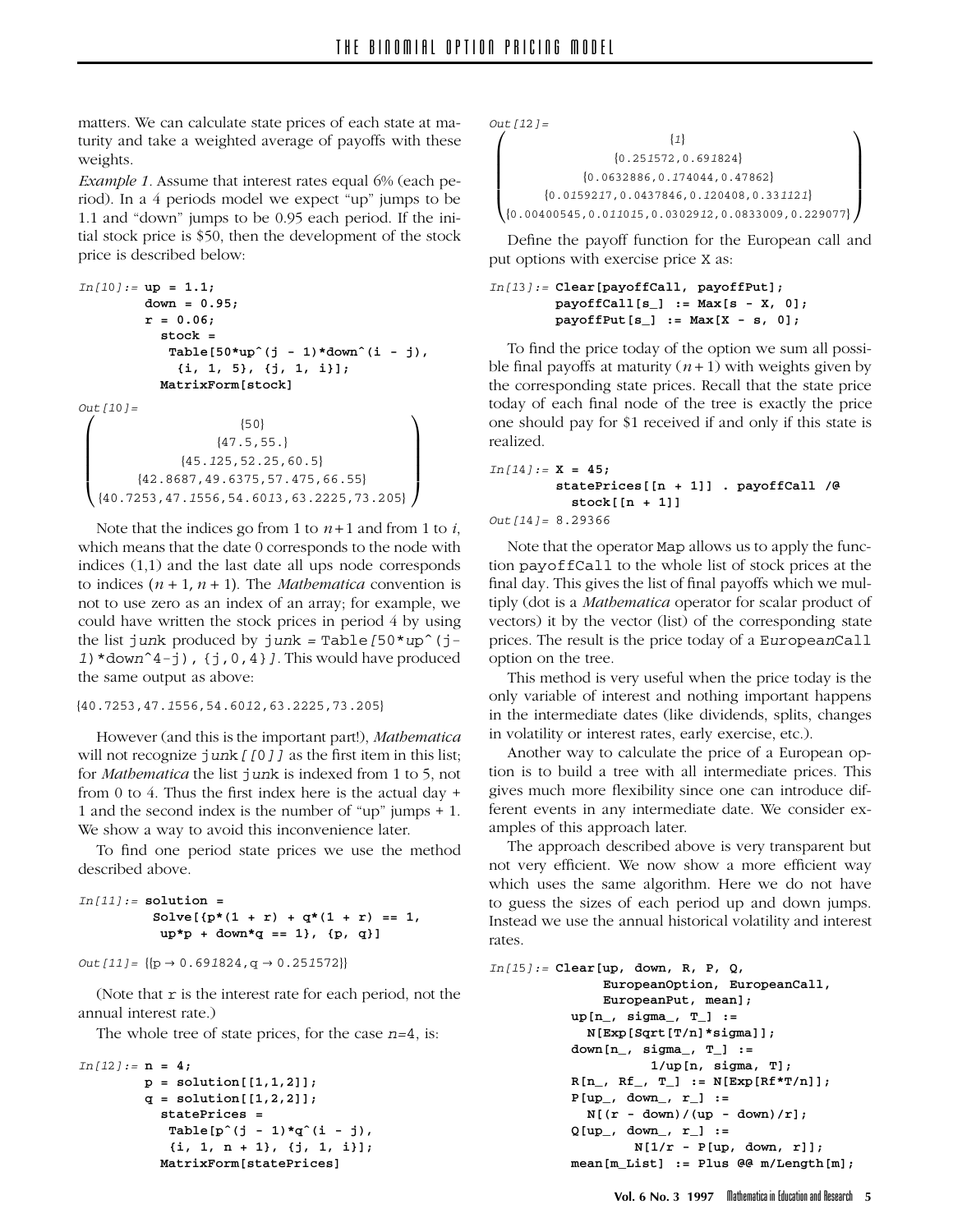Using these definitions we can write a simple function which calculates the price of a European option:

#### *In[16]:=*

```
EuropeanOption[s_, sigma_, T_, Rf_,
               exercise_Function, n_] :=
  Module[{u = up[n, sigma, T],
          d = down[n, sigma, T],
          r = R[n, Rf, T], p, q},
           p = P[u, d, r];
           q = Q[u, d, r];
    Sum[exercise[s*uˆj*dˆ(n - j)]*
       Binomial[n, j]*pˆj*qˆ(n - j),
         {j, 0, n}]];
```
The function *EuropeanOption* takes the current stock price *s*, number of periods *n*, the annualized volatility *sigma*, the time to maturity *T* (in years), the annual risk free interest rate *Rf*, and the *exercise* function as arguments. The internal variables *u, d, r, p* and *q* are defined in a transparent way. The last operator takes the sum over all possible final states of payoff with state prices used as weights. We are able to give the precise formula for state prices because of the assumption that everything is stationary (constant volatility, interest rates, etc). This was a description of a generic European type option. The two most popular options—call and put can be calculated as follows:

```
In[17]:= payoffCall[s_, X_] := Max[s - X, 0]
        EuropeanCall[X_, s_, sigma_,
                   T_, Rf_, n_, Null] :=
          EuropeanOption[s, sigma, T, Rf,
                 payoffCall, n]
```
However the *Mathematica* pure function *Max[#-X,0]&* allows to us do this in a shorter way:

```
In[18]:=
EuropeanCall[s_, X_, sigma_, T_, Rf_, n_] :=
  EuropeanOption[s, sigma, T, Rf,
     Max[# - X, 0]&, n];
EuropeanPut[s_, X_, sigma_, T_, Rf_, n_] :=
  EuropeanOption[s, sigma, T, Rf,
     Max[X - #, 0]&, n];
```
This is exactly the definition of the European option with the payoff at exercise functions corresponding to a call and a put. Note that the *#* is used for an argument of a pure function and the *&* sign is used to define a pure function. For example we can calculate the values of the following two options, both of which have  $s = 50$ ,  $X = 45$ ,  $\sigma = 40\%$ ,  $T = 1$ , and  $r = 10\%$ . In both cases we divide the time *T* into *100* subintervals:

```
In[19]:= EuropeanCall[50, 45, 0.4, 1, 0.1, 100]
        EuropeanPut[50, 45, 0.4, 1, 0.1, 100]
```
*Out[19]= 12.7526 3.47028*

#### **AMERICAN OPTIONS WITHOUT DIVIDENDS**

The pricing of American options differs from that of European options because of the early exercise option. When it is optimal to exercise an American option? In principle the answer is very simple. We know the price of the option if it is alive at the final day—it is given by the option payoff function. A day before the final date we have a dilemma whether to exercise the option or to wait. By exercising early we obtain the option payoff given the current stock price, and by leaving the option alive we continue to hold an option whose value at the end of the next day is its price in the up and down states tomorrow. Denoting the state prices by *p* and *q*, the value of the unexercised option one day before the terminal date is:

option payoff(next period,up)\*p + option payoff(next period,down)\*q

This should be compared to the value of the option if exercised one day before the terminal date:

option payoff(the current stock price).

The exercise decision depends on which of these two values is higher.

#### **Simple Model**

Again we present first a transparent but not very efficient model and then move to more object oriented functional approach. The tree of stock prices and state prices are the same. But now we have to calculate all intermediate values of the option in order to decide whether to exercise it prior to maturity.

Let's prepare a table for values of the American option:

```
In[20]:= AO = Table[0, {i, 1, n + 1}, {j, 1, i}];
```
This is a list of lists of lengths  $1, 2, \ldots, n + 1$ —corresponding to one node at the root, two nodes after one period, etc. To assign values at maturity one can use either

```
In[21]:= AO[[n + 1]] =
         Table[payoffCall[stock[[n + 1,j]]],
           {j, 1, n + 1}];
```
or equivalently:

```
In[22]:= AO[[n + 1]] =
          payoffCall /@ stock[[n + 1]];
```
Now we can run a backward induction pricing American option by choosing between a live option and its intrinsic value:

```
In[23]:= For[nn = n, nn >= 1, nn–,
        For[j = 1, j <= nn, j++,
            AO[[nn,j]] =
             Max[payoffCall[stock[[nn,j]]],
             p*AO[[nn + 1,j + 1]] +
             q*AO[[nn + 1,j]]]]];
```
Finally in the cell  $AO[[1,1]]$  we find the price today of the option.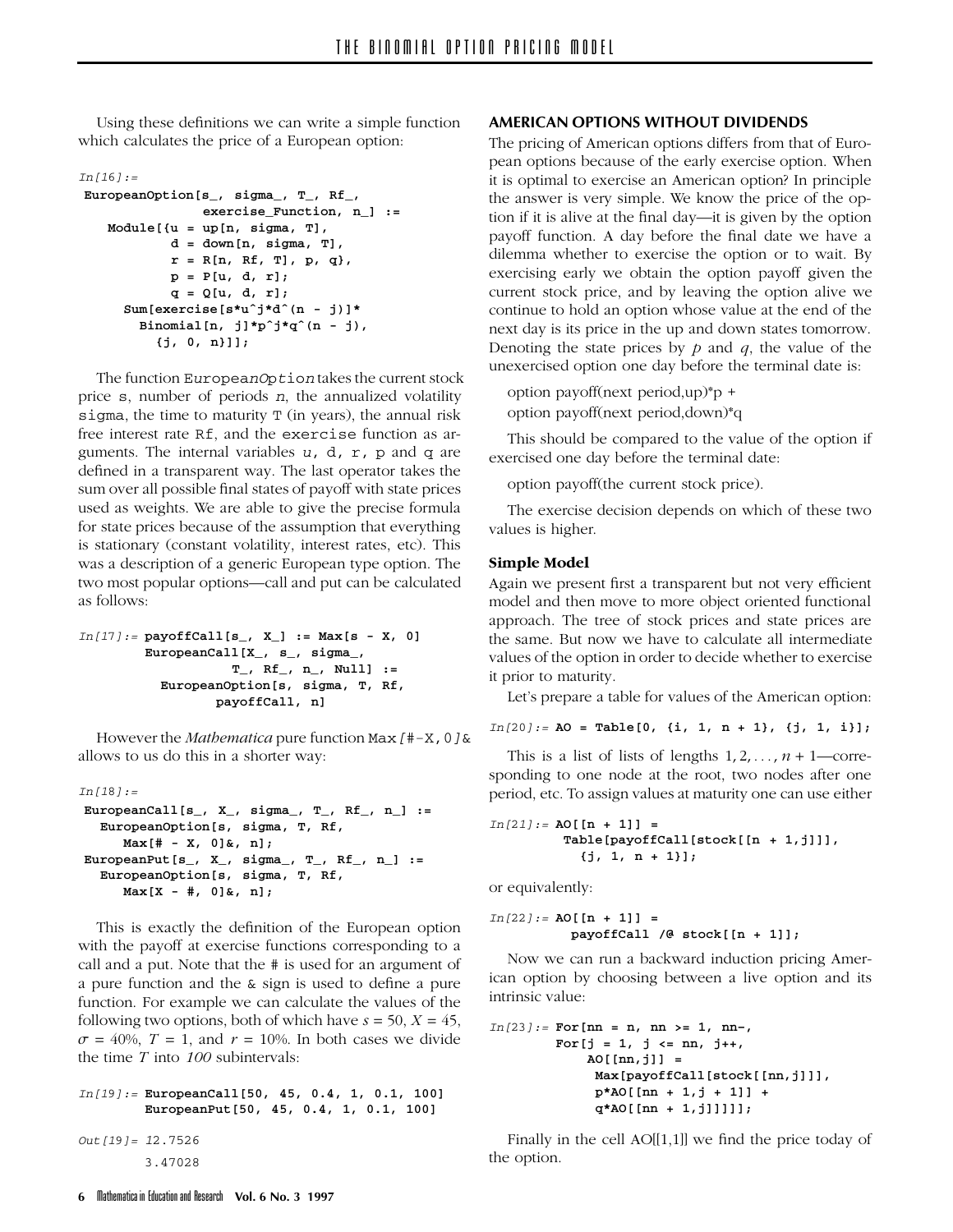### **Structural Approach**

Here is a more sophisticated example that is essentially based on the same algorithm but uses a very powerful tool—recursion.

```
In[24]:=
AmericanOption[s_, n_, sigma_,
  T_, Rf_, exercise_Function] :=
   Module[{u = up[n, sigma, T],
           d = down[n, sigma, T],
           r = R[n, Rf, T], p, q, OpRecurse},
           p = P[u, d, r]; q = Q[u, d, r];
     OpRecurse[node_, level_] :=
      OpRecurse[node, level] =
       If[level == n,
         exercise[s*dˆnode*uˆ(level - node)],
        Max[{p, q} . {OpRecurse[node, level + 1],
           OpRecurse[node + 1, level + 1]},
         exercise[s*dˆnode*uˆ(level - node)]]];
         OpRecurse[0, 0]];
```
Here we first define *AmericanOption* as a function of the same variables as before. The difference begins with *OpRecurse*—recursive definition of the option price.

Here we define recursively the price. At level *n* we use the exercise price as definition, at all other levels one should choose the maximum between option alive (weighted sum of the next period prices that are already calculated) and its intrinsic value which is equal to the final payoff calculated at the current stock value.

After the general definition of the *AmericanOption* we can define the two widely used types of derivative securities—*AmericanCall* and *AmericanPut* options.

```
In[25]:=
AmericanCall[X_, s_, n_, sigma_, T_, Rf_] :=
 AmericanOption[s, n, sigma,
      T, Rf, Max[#1 - X, 0] & ];
AmericanPut[X_, s_, n_, sigma_, T_, Rf_] :=
 AmericanOption[s, n, sigma,
    mmT, Rf, Max[X - #1, 0] & ];
```
This definition is similar to the one for European options. To calculate prices of options try:

```
In[26]:= AmericanCall[50, 50, 30, 0.4, 0.5, 0.1]
        AmericanPut[50, 50, 30, 0.4, 0.5, 0.1]
Out[26]= 6.74401
        4.58748
```
Our next article will continue the discussion of binomial option pricing models. We will show how to price options when the underlying security pays dividends, how to determine the optimal exercise boundary, and how to price exotic (path dependent) options.

### **A COURSE IN FINANCIAL ENGINEERING**

For the past several years we have been teaching a course in "Financial Engineering" at the Hebrew University in Israel. The course covers advanced financial programming and uses *Mathematica* as its primary computing and teaching vehicle. Students in the course include both undergraduates and MBAs; our prerequisites are that all students have some prior finance courses (an introductory options course is the minimum requirement) and some "mathematical sophistication"—meaning that they do not startle when confronted by a matrix or an integral sign. The course has been very successful. Students enjoy learning how to implement computationally intricate finance models. As might be suspected, computation turns out to be not merely a goal, but leads to a greater understanding of the finance models themselves. This is the first of a series of articles based on our course. The articles cover a variety of topics in option and bond pricing; their order and level corresponds roughly to the first 10 weeks of a semester. While we will explain the advanced finance topics covered in the articles, we will assume some acquaintance with basics. The subjects we will cover will include:

- Binomial option pricing models
- Black-Scholes option pricing
- Simulating stock prices and dynamic hedging strategies
- Risk management
- Portfolio insurance strategies
- Term structure models

In planning and implementing the course, we have benefited from a series of grants from the Krueger Center for Finance and Banking of the Hebrew University.

### **REFERENCES**

BENNINGA, S., *Financial Modeling*. MIT Press (1997).

BENNINGA, S., STEINMETZ, R., STROUGHAIR, J., "Implementing Numerical Option Pricing Models", *Mathematica Journal* 3:4, pp. 66–73, 1993.

BERGMAN, Y., GRUNDY, B., WEINER, Z., "Generalized Theory of Rational Option Pricing," *Journal of Finance* 51:5, pp. 1573–1610, 1996.

Cox, J. C., Ross, S. A., RUBINSTEIN, M. (1979). "Option Pricing: A Simplified Approach," *Journal of Financial Economics* 7, pp. 229-263.

 ., *Options, Futures, and Other Derivatives*, third edition, Prentice Hall, 1997.

OMBERG, E., "A Note On The Convergence Of Binomial-Pricing And Compound-Option Models," *Journal of Finance*, 1987, v42(2), 463-469.

#### **ABOUT THE AUTHORS**

Simon Benninga is a professor of finance at Tel-Aviv University (Israel) and the Wharton School of the University of Pennsylvania. He has published academic papers in many areas of finance. His newest book, *Financial Modeling*, will be published by MIT Press in October 1997. He is the author of *Numerical Techniques in Finance* (MIT Press, 1989) and *Corporate Finance: A Valuation Approach* (with Oded Sarig, McGraw-Hill, 1997). Benninga is the editor of the *European Finance Review*.

Simon Benninga Wharton School, University of Pennsylvania benninga@wharton.upenn.edu http://finance.wharton.upenn.edu/~benninga